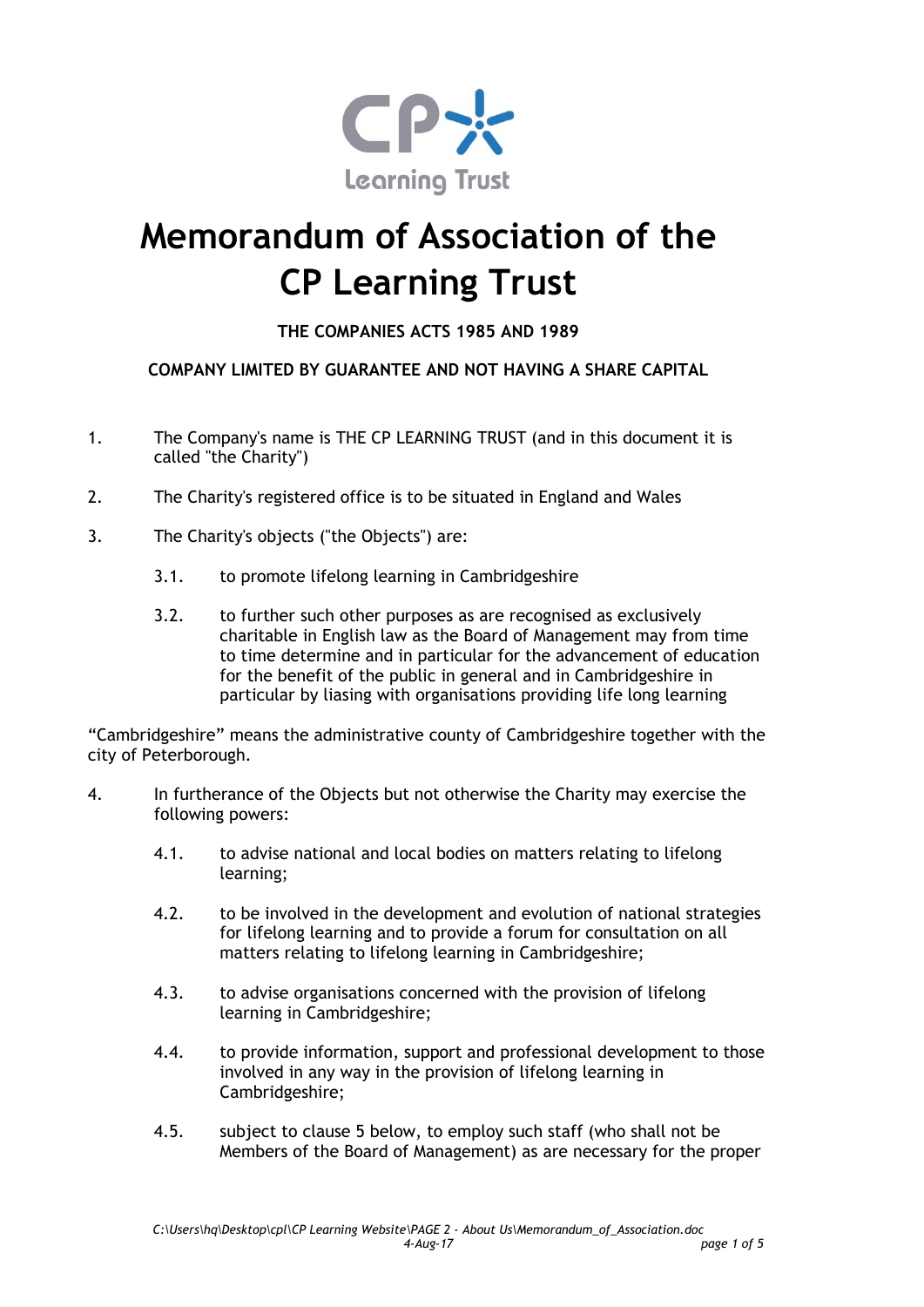pursuit of the Objects and to make all reasonable and necessary provision for the payment of pensions and superannuation to staff and their dependants;

- 4.6. to recruit or assist in the recruitment and management of voluntary workers in and for the promotion of the Objects;
- 4.7. to acquire, alter, improve, construct, maintain and to charge, deal with, or otherwise dispose of property;
- 4.8. to sell, let, mortgage, dispose of, or turn to account all or any of the property or assets of the Charity and to let property owned by the Charity at nominal or non commercial rents to bodies who are in the opinion of the Board of Management carrying out the Objects set out above;
- 4.9. to borrow money or raise money on such terms and on such security as the Board of Management may think fit including powers to mortgage all or any part or parts of the property owned by the Charity as the Board of Management may think fit, to issue debentures and to create floating charges over the Charity's property;
- 4.10. to raise funds and to invite and receive contributions provided that in raising funds the Charity shall not undertake any substantial permanent trading activities and shall conform to any relevant statutory regulations;
- 4.11. to draw, make, accept, endorse, discount, execute and issue promissory notes, bills, cheques and other instruments and to operate bank accounts in the name of the Charity;
- 4.12. to invest the moneys of the Charity not immediately required for its purposes in or upon such investments, securities or property of whatsoever nature as the Board of Management shall in their absolute discretion think fit including (without prejudice to the generality of the foregoing) to invest in shares of subsidiary companies formed for the purpose of raising funds for the Objects;
- 4.13. to engage the services of such investment adviser or advisers as the Board of Management may from time to time think fit ("the Investment Adviser") to advise the Board of Management in respect of investments made by the Charity with power for the Board of Management without being liable for any consequent loss to delegate to the Investment Adviser discretion to manage all or any part of the investments within the limits and for the period stipulated by the Board of Management and the Board of Management shall settle the terms and conditions for the remuneration of the Investment Adviser and the reimbursement of the Investment Adviser's expenses shall be paid by the Charity . The appointment of the Investment Adviser shall be subject to the following conditions:
	- 4.13.1. every transaction carried out by the Investment Adviser under delegated powers shall be reported to the Board of Management within 14 days;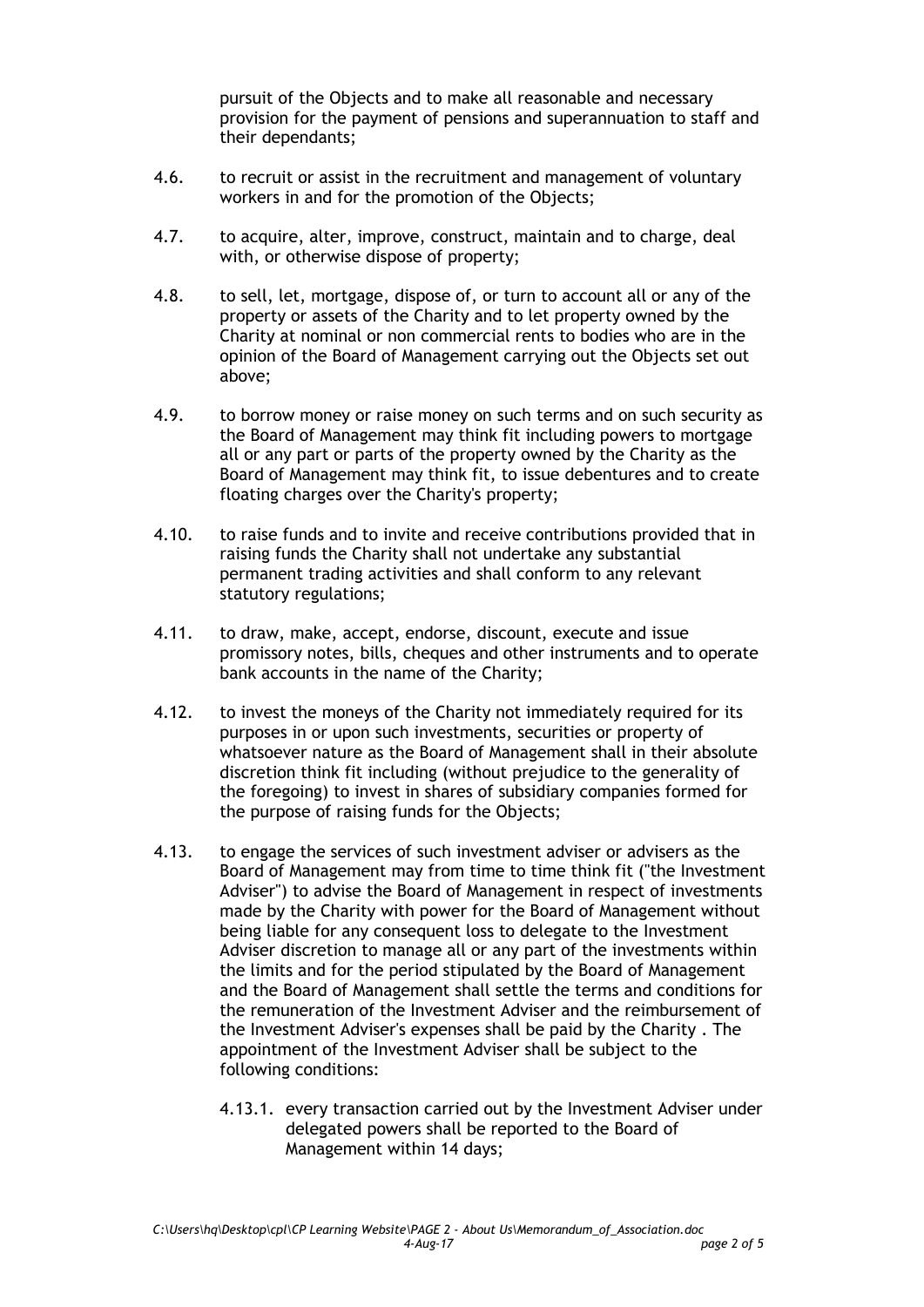- 4.13.2. the Investment Adviser shall report generally at regular intervals upon the current state past performance and future prospects of the investments of the Charity;
- 4.13.3. the Board of Management shall be entitled at any time and without notice to review revoke or alter the delegation or the terms thereof; and
- 4.13.4. the Board of Management shall be bound to review the arrangements for delegation and the policy and objectives at least once in every twelve months.
- 4.14. to insure any asset of the Charity on such terms as the Board of Management may think fit and to pay the appropriate premiums and to use any insurance money received in any manner the Board of Management think fit whether to restore the asset or not;
- 4.15. to insure and arrange insurance cover for and to indemnify its members servants and voluntary workers from and against all such risks incurred in the proper performance of their duties as may be thought fit;
- 4.16. to pay any premium in respect of any indemnity insurance to cover the liability of the Board of Management (or any of them) which by virtue of any rule of law would otherwise attach to them in respect of any negligence, default, breach of duty or breach of trust of which they shall be guilty in relation to the Charity or against any liability incurred by the Board of Management (or any of them) in their capacity as members of the Board of Management in defending any criminal proceedings in which judgement is given in their favour; provided that any such insurance shall not extend to any claim arising from any act or omission which the Board of Management (or any of them) knew was a breach of duty or breach of trust or which was committed by the Board of Management (or any of them) in reckless disregard of whether it was a breach of duty or breach of trust or not;
- 4.17. to establish or support (financially or otherwise) any charitable trusts associations or institutions formed for all or any of the Objects;
- 4.18. to co-operate with other charities, voluntary bodies and statutory authorities operating in furtherance of the Objects or similar charitable purposes and to exchange information and advice with them;
- 4.19. to pay out of the funds of the Charity the costs, charges and expenses of and incidental to the formation and registration of the Charity;
- 4.20. to do all such other lawful things as are necessary for the achievement of the Objects.
- 5. The income and property of the Charity shall be applied solely towards the promotion of the Objects and no part shall be paid or transferred directly or indirectly by way of dividend bonus or otherwise by way of profit to members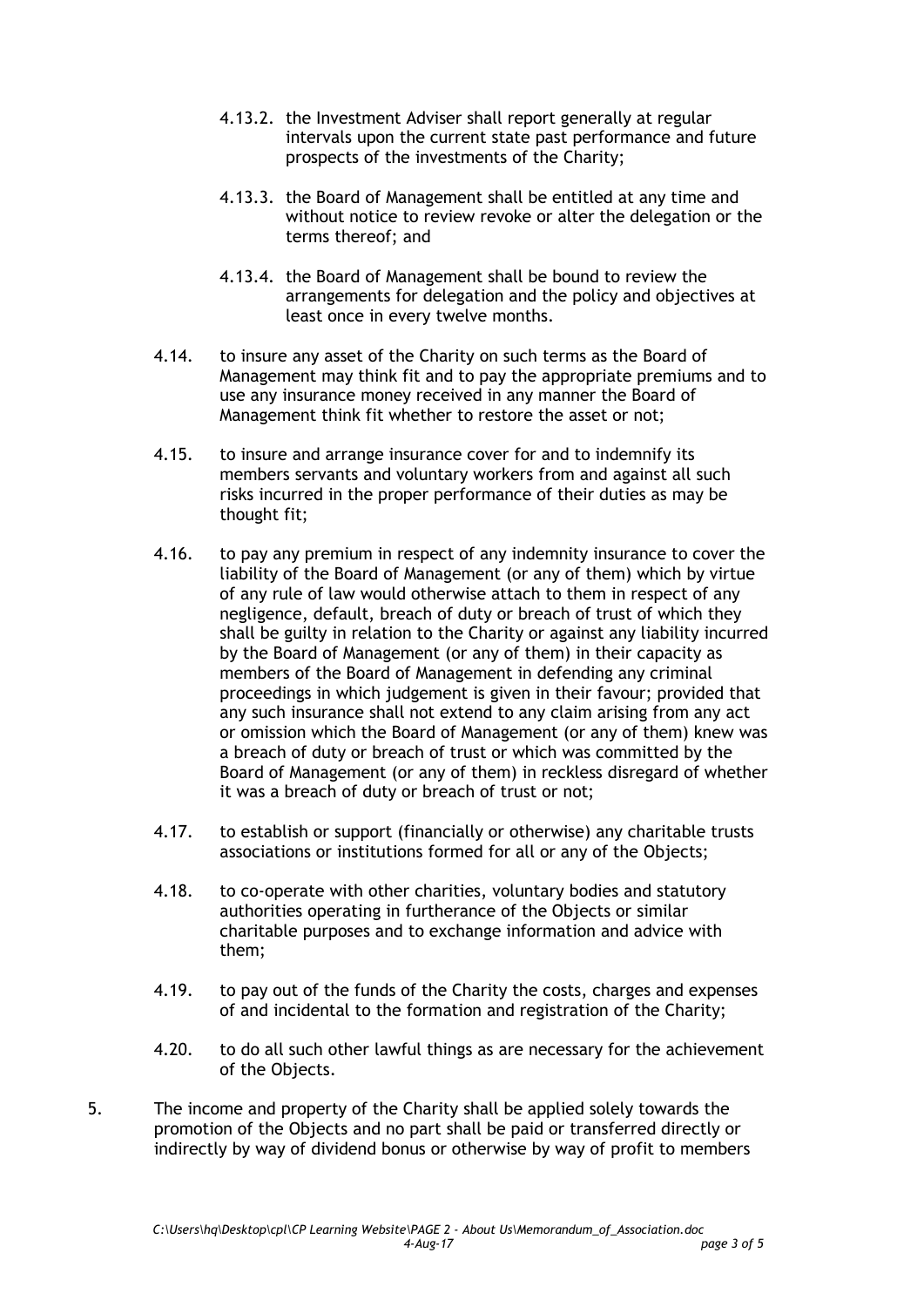of the Charity and no member of the Board of Management shall be appointed to any office of the Charity paid by salary or fees or receive any remuneration or other benefit in money or money's worth from the Charity provided that nothing shall prevent any payment in good faith by the Charity of:

- 5.1. reasonable and proper remuneration for any services rendered to the Charity by any member officer or servant of the Charity who is not a member of the Board of Management;
- 5.2. interest on money lent by any member of the Charity or any member of the Board of Management at a reasonable and proper rate per annum not exceeding two per cent less than the published base lending rate of a clearing bank to be selected by the Board of Management;
- 5.3. fees remuneration or other benefit in money or money's worth to any company of which a member of the Charity or a member of the Board of Management may also be a member holding not more than 1/100<sup>th</sup> part of the issued capital of that company;
- 5.4. reasonable and proper rent for premises demised or let to the Charity by any member of the Charity or a member of the Board of Management;
- 5.5. reasonable out-of-pocket expenses to any member of the Board of Management;
- 5.6. any premium in respect of indemnity insurance to cover the liability of the Board of Management (or any of them) which by virtue of any rule of law would otherwise attach to them in respect of any negligence, default, breach of duty or breach of trust of which they shall be guilty in relation to the Charity or against any liability incurred by the Board of Management (or any of them) in their capacity as members of the Board of Management in defending any criminal proceedings in which judgement is given in their favour provided that any such insurance shall not extend to any claim arising from any act or omission which the Board of Management (or any of them) knew was a breach of duty or breach of trust or which was committed by the Board of Management (or any of them) in reckless disregard of whether it was a breach of duty or breach of trust or not;
- 5.7. the usual professional charges for business done by any member of the Board of Management who is a solicitor accountant or other person engaged in a profession or by any partner of his or hers when instructed by the Charity to act in a professional capacity on its behalf provided that at no time shall a majority of the members of the Board of Management benefit under this provision and that a member of the Board of Management shall withdraw from any meeting at which his or her appointment or remuneration or that of his or her partner is under discussion.
- 6. The liability of the members is limited.